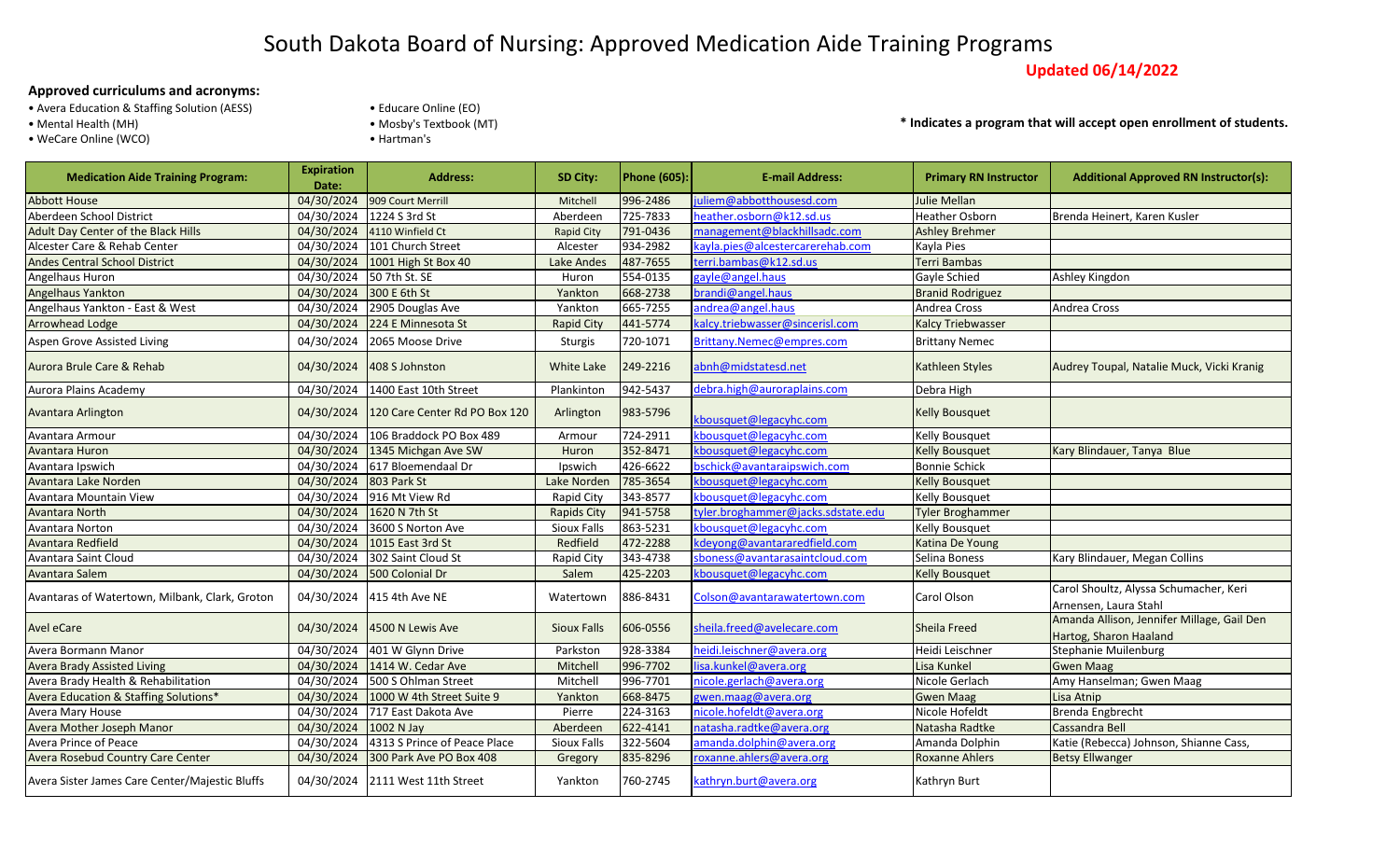| <b>Medication Aide Training Program:</b>                                      | <b>Expiration</b><br>Date: | <b>Address:</b>                  | SD City:                                                         | <b>Phone (605):</b> | <b>E-mail Address:</b>                                | <b>Primary RN Instructor</b> | <b>Additional Approved RN Instructor(s):</b>                                                  |
|-------------------------------------------------------------------------------|----------------------------|----------------------------------|------------------------------------------------------------------|---------------------|-------------------------------------------------------|------------------------------|-----------------------------------------------------------------------------------------------|
| <b>Behavior Care Specialists Learning Center</b>                              | 04/30/2024                 | 105 W Russell St Sioux Falls     | Sioux Falls,<br>Mitchell,<br>Aberdeen,<br>Brookings,<br>Sisseton | 328-5033            | renee.ullom@sanfordhealth.org                         | <b>Renee Ullom</b>           |                                                                                               |
| Belle Care, LLC (aka Belle Estate Senior Living)                              | 04/30/2024                 | 10905 Sourdough Rd               | Belle Fourche 723-3000                                           |                     | leann@belleestate.com                                 | Leann Hintz                  |                                                                                               |
| <b>Belle Fourche School District</b>                                          | 04/30/2024                 | 2305 13th Ave                    | <b>Belle Fourche</b>                                             | 210-3367            | brandi.vansickle@k12.sd.us                            | <b>Brandi VanSickle</b>      |                                                                                               |
| Bennett County Hospital and Nursing Home                                      | 04/30/2024                 | 102 Major Allen PO Box 70        | Martin                                                           | 685-6622            | emartin@bennettcountyhospital.com                     | <b>Ethel Martin</b>          |                                                                                               |
| <b>Bennett County School</b>                                                  | 04/30/2024                 | <b>PO Box 580</b>                | Martin                                                           | 685-6300            | marie.huether@k12.sd.us                               | <b>Marie Huether</b>         |                                                                                               |
| Bethany Lutheran Home                                                         |                            | 04/30/2024 3008 E Aspen Blvd     | Brandon                                                          | 582-8622            | raacertificationservices@gmail.com                    | Rhonda Sturgeon              | <b>Stacy Vis</b>                                                                              |
| Bethel Lutheran Home / Bethel Suites                                          | 04/30/2024                 | 1001 S Egan Ave                  | Madison                                                          |                     | 08/07/9894 sarahm@bethelcommunity.com                 | Sarah Maberry                | <b>Gabrielle Nielsen</b>                                                                      |
| Bethesda Home of Aberdeen                                                     | 04/30/2024                 | 1224 South High Street           | Aberdeen                                                         | 225-7580            | stephanieherman@aberdeenbethesda.org Stephanie Herman |                              |                                                                                               |
| <b>Bethesda Nursing Home</b>                                                  |                            | 04/30/2024 129 West Hwy 12       | Webster                                                          | 345-3331            | donna.kwasniewski@bethesdawebster.or                  | Donna Kwasniewski            |                                                                                               |
| Bishop O'Gorman Catholic Schools                                              |                            | 04/30/2024 3201 S Kiwanis Ave    | Sioux Falls                                                      | 376-8111            | eglatt@ogknights.org                                  | <b>Emily Glatt</b>           | Jean McHale                                                                                   |
| <b>Black Hills Children's Home</b>                                            | 04/30/2024                 | 24100 S Rockerville Road         | <b>Rapid City</b>                                                | 343-5422            | sabrina.johnston@chssd.org                            | Sabrina Johnston             |                                                                                               |
| Brandon Valley School District                                                |                            | 04/30/2024 301 S. Splitrock Blvd | <b>Brandon</b>                                                   | 328-5033            | renee.ullom@sanfordhealth.org                         | Renee Ullom                  | Melissa Garrow; Wendy Bunker; Ardis<br>Moeller; Jacque Terveer; Libby Burns, Amanda<br>Larson |
| <b>Brookings County Detention Center</b>                                      | 04/30/2024 315 7th Ave     |                                  | <b>Brookings</b>                                                 | 696-8308            | sbjordal@outlook.com                                  | Suzanne Bjordal              |                                                                                               |
| <b>Brookings School District</b>                                              |                            | 04/30/2024 1401 15th St          | <b>Brookings</b>                                                 | 696-4605            | darci.leisenring@k12.sd.us                            | Darci Leisenring             | Janelle Bishop, Erin Asche, Connie Harstad,<br>Jackie Jensen                                  |
| Brown County Sheriff's Department, Jail & Juvenile<br><b>Detention Center</b> | 04/30/2024 315 7th Ave     |                                  | <b>Brookings</b>                                                 | 696-8308            | sbjordal@brookingscountysd.gov                        | Susan Bjordal                |                                                                                               |
| Canton School District                                                        | 04/30/2024                 | 800 N Main                       | Canton                                                           |                     | 7642579 jodi.baldwin@k12.sd.us                        | Jodi Baldwin                 |                                                                                               |
| <b>Capital Area Counseling Services</b>                                       | 04/30/2024                 | 2001 Eastgate Ave                | Pierre                                                           | 224-5811            | crystal.spiger@cacsnet.org                            | <b>Crystal Spiger</b>        |                                                                                               |
| Care Campus Addiction Treatment                                               | 04/30/2024                 | 321 Kansas City Ste 110          | <b>Rapid City</b>                                                | 394-6128            | joanna.konechne@pennco.org                            | Joanna Konechne              |                                                                                               |
| <b>CARE (Human Service Agency)</b>                                            |                            | 04/30/2024 1313 9th Ave SW       | Watertown                                                        | 882-9006            | tanyan@humanserviceagency.org                         | Tanya Nelson                 |                                                                                               |
| Castlewood School                                                             |                            | 04/30/2024 310 E Harry St        | Castlewood                                                       | 793-2180            | tamra.ching@k12.sd.us                                 | <b>Tamra Ching</b>           |                                                                                               |
| <b>Cedar Village Assisted Living</b>                                          | 04/30/2024                 | 3111 Shirley Bridge Ave          | Yankton                                                          | 665-3401            | jo.stanage@lcbhs.net                                  | Jo Stanage                   |                                                                                               |
| Centerville Care & Rehabilitation Center                                      |                            | 04/30/2024 500 Vermillion Street | Centerville                                                      | 563-2251            | jhansen@centervillecare.com                           | JoAnn Hansen                 |                                                                                               |
| <b>Chamberlain Care Center</b>                                                | 04/30/2024                 | 300 S Byron Blvd                 | Chamberlain                                                      | 234-6536            | hbecker1@good-sam.com                                 | Heidi Becker                 | Amanda Mahnke                                                                                 |
| Chamberlain School District                                                   | 04/30/2024                 | 1000 Sorenson Dr                 | Chamberlain                                                      | 234-4460            | bridget.steckelberg@k12.sd.us                         | <b>Bridget Steckelberg</b>   |                                                                                               |
| Children's Home Society - Sioux Falls                                         | 04/30/2024                 | 801 N. Sycamore Ave              | <b>Sioux Falls</b>                                               | 965-3116            | jennifer.stavenger@chssd.org                          | Jennifer Stavenger           |                                                                                               |
| Children's Inn                                                                | 04/30/2024                 | 409 N Western Ave                | Sioux Falls                                                      | 965-3116            | jennifer.stavenger@chssd.org                          | Jennifer Stavenger           |                                                                                               |
| City County Alcohol and Drug Detox / LEC                                      | 04/30/2024                 | 715 N LaCorsse Suite 300         | <b>Rapid City</b>                                                | 394-6128            | joanna.konechne@pennco.org                            | Joanna Konechne              |                                                                                               |
| Colome School                                                                 |                            | 04/30/2024 245 South Main Street | Winner                                                           | 842-7166            | katlyn.nelson@state.sd.us                             | Katlyn Nelson                |                                                                                               |
| <b>Community Counseling Services</b>                                          |                            | 04/30/2024 357 Kansas Ave SE     | Huron                                                            | 352-8596            | anhebbert@ccs-sd.org                                  | Angela Hebbert               |                                                                                               |
| <b>Compass Point</b>                                                          |                            | 04/30/2024 1807 Williams St      | Sturgis                                                          | 641-2329            | jccoffield@yahoo.com                                  | Christina Coffield           |                                                                                               |
| <b>Country View Assisted Living Center</b>                                    | 04/30/2024                 | 1004 6th Street                  | Florence                                                         | 758-2050            | countryview@itctel.com                                | Vicky Maag                   |                                                                                               |
| Countryside Living in Mitchell                                                |                            | 04/30/2024 2100 N Wisconsin      | Mitchell                                                         | 996-1991            | countrysidenurse@mitchelltelecom.net                  | Jayne Zens                   |                                                                                               |
| <b>Custer School District</b>                                                 |                            | 04/30/2024 1415 Wildcat Ln       | Custer                                                           | 673-4483            | becky.hove@k12.sd.us                                  | <b>Becky Hove</b>            | Seanna Hewett                                                                                 |
| Dakota Counseling Institute / Rosewood Court                                  | 04/30/2024                 | 2101 North Sanborn               | Mitchell                                                         | 995-0359            | d.harris@dakotacounseling.net                         | David Lee Harris             | Lindsey Kayser, Diane Fessler                                                                 |
| Dakota Sun Assisted Living                                                    | 04/30/2024                 | 125 West 2nd Street              | Volga                                                            | 627-9141            | bacotton2@msn.com                                     | <b>Bev Cotton</b>            |                                                                                               |
| Dakota Valley School District                                                 |                            | 04/30/2024 1150 Northshore Drive | <b>North Sioux</b><br>City                                       | 422-3840            | tessie.oberg@k12.sd.us                                | Teresa Oberg                 | Sarah Shoumaker                                                                               |
| Davison County Jail                                                           |                            | 04/30/2024 1015 S Miller Ave     | Mitchell                                                         | 995-8630            | angiebell1977@gmail.com                               | Angela Costello              |                                                                                               |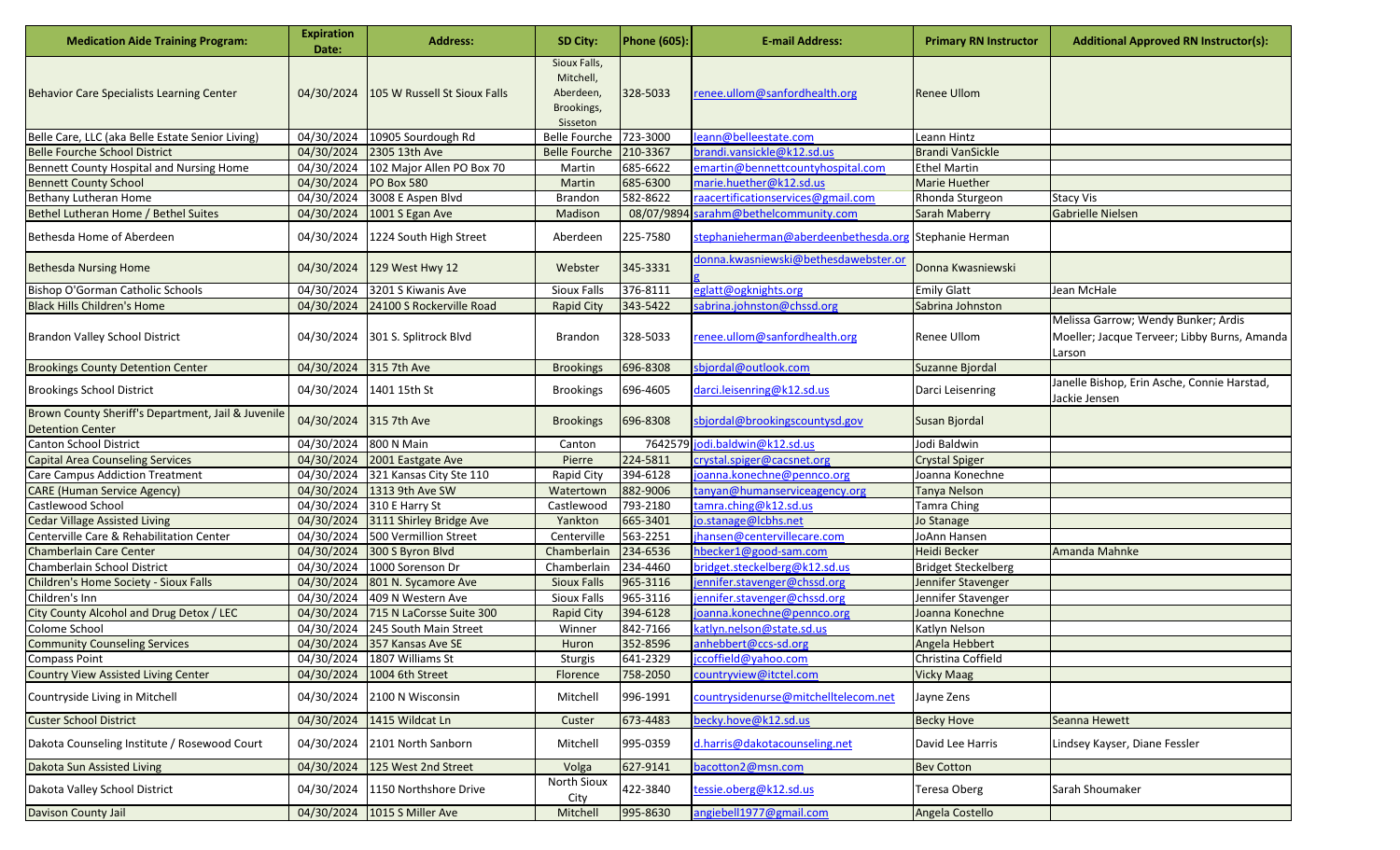| <b>Medication Aide Training Program:</b>                | <b>Expiration</b><br>Date: | <b>Address:</b>                         | SD City:            | <b>Phone (605):</b> | <b>E-mail Address:</b>                | <b>Primary RN Instructor</b> | <b>Additional Approved RN Instructor(s):</b>                                                         |
|---------------------------------------------------------|----------------------------|-----------------------------------------|---------------------|---------------------|---------------------------------------|------------------------------|------------------------------------------------------------------------------------------------------|
| Derian Place                                            | 04/30/2024                 | 1801 3rd Ave SE                         | Aberdeen            | 846-6200            | sallymehlhaff@hotmail.com             | Sally Mehlhaff               |                                                                                                      |
| <b>Diamond Care Center</b>                              | 04/30/2024                 | 901 N Main Ave PO Box 300               | Bridgewater         | 729-2525            | cdigiovanni@diamondcaresd.com         | Corey Lehrman                |                                                                                                      |
| Douglas School District                                 |                            | 04/30/2024 400 Patriot Dr.              | <b>Box Elder</b>    | 209-8499            | cinbeg@yahoo.com                      | Cindy Begley                 | Jessica Gaudino; Brooke Lappe; Darling Crow;<br>Karrie Wendt; Kara Kveene                            |
| Dow Rummel Village                                      | 04/30/2024                 | 1321 W Dow Rummel Street                | <b>Sioux Falls</b>  | 575-0183            | jodierobertson@dowrummel.com          | <b>Jodie Robertson</b>       | Kellee Nelson, Suzanne Francie, Marne<br>Ruesink, Desiree Tolo, Susan Vik, Jacqueline<br>Pendergraft |
| Eastern Star Home                                       |                            | 04/30/2024 126 West 12th Ave            | Redfield            | 472-2255            | aturner.star@midconetwork.com         | Amy Turner                   |                                                                                                      |
| <b>Edgewood Greenleaf</b>                               | 04/30/2024                 | 3401 Ralph Rogers Road                  | <b>Sioux Fallls</b> | 367-9570            | Jenn.Pratt@edgewoodvista.com          | Jennifer Pratt               |                                                                                                      |
| Edgewood Healthcare/Senior Living (Includes AL &<br>MC) | 04/30/2024                 | 501 E Spruce                            | Mitchell            | 996-2730            | kelsey.schuldt@edgerwoodvista.com     | Kelsey Schuldt               | <b>Stacy Liable</b>                                                                                  |
| <b>Edgewood Senior Living - Pierre</b>                  | 04/30/2024                 | 1950 E 4th St                           | Pierre              | 494-3400            | laina.karber@edgewoodvista.com        | Laina Karber                 | <b>Nadine Diegel</b>                                                                                 |
| <b>Edgewood AL Rapid City</b>                           | 04/30/2024                 | 4001 Derby Lane                         | <b>Rapid City</b>   | 591-9284            | maryjo.gould@edgewoodvista.com        | Mary Jo Gould                |                                                                                                      |
| <b>Edgewood Prairie Crossings, Sioux Falls</b>          | 04/30/2024                 | 1810 Dorothy Ave                        | <b>Sioux Falls</b>  | 631-0056            | healther.ulmer@edgewoodvista.com      | <b>Heather Ulmer</b>         |                                                                                                      |
| Edgewood Prairie Crossings, Watertown                   | 04/30/2024                 | 901 14th Ave NW                         | Watertown           | 882-3084            | gina.siebdrath@edgewoodvista.com      | Gina Siebdrath               | Jo Johnson, Katie Shea                                                                               |
| <b>Edgewood Senior Living Spearfish</b>                 | 04/30/2024                 | 540 Falcon Crest Dr                     | Spearfish           | 642-2977            | oamela.fickbohm@edgewoodvista.com     | Pamela Wyse-Fickbohm         | Rhonda Jurgensen                                                                                     |
| Edgewood Vista - Mitchell                               | 04/30/2024                 | 2201 N Wisconsin St; 501 E<br>Spruce St | Mitchell            | 354-6116            | stacy.laible@edgewoodvista.com        | <b>Stacy Laible</b>          |                                                                                                      |
| <b>Edgewood Vista Assisted Living Brookings</b>         | 04/30/2024                 | 2015 8th Street South                   | <b>Brookings</b>    | 692-6311            | anna.tellekson@edgewoodvista.com      | Anna Tellekson               | <b>Stephanie Vlaminck</b>                                                                            |
| Edgewood Vista Assisted Living- Flandreau               | 04/30/2024                 | 800 S Wind Street                       | Flandreau           | 997-2775            | diane.blankenfeld@edgewoodvista.com   | Diane Blankenfeld            | Julie Baumgard                                                                                       |
| Edgewood Vista Assisted Living-Sisseton                 | 04/30/2024                 | 308 E Hillview                          | Sisseton            | 268-2781            | bobby.hamm@edgewoodvista.com          | <b>Bobby Hamm</b>            |                                                                                                      |
| <b>Edmunds County Public Health</b>                     | 04/30/2024                 | 8001 W 5th St PO Box 556                | Bowdle              | 285-6419            | melanie.kaiser@state.sd.us            | Melanie Kaiser               |                                                                                                      |
| Elder Inn                                               | 04/30/2024                 | 956 E 7th Street                        | Winner              | 842-0390            | elderinn@goldenwest.net               | <b>Molly Calhoon</b>         |                                                                                                      |
| <b>Elkton Public School</b>                             | 04/30/2024                 | PO Box 190, 508 Buffalo St              | Elkton              | 542-3251            | lori.brown@k12.sd.us                  | Lori Brown                   |                                                                                                      |
| <b>Fairmont Grand Manor</b>                             | 04/30/2024                 | 409 E. Fairlaine Dr                     | <b>Rapid City</b>   | 399-1551            | torie@entrustseniorliving.com         | <b>Torie Hoffmeyer</b>       |                                                                                                      |
| Fall River Health Services/Seven Sisters                | 04/30/2024                 | 1201 Hwy 71 S                           | Hot Springs         | 745-3460            | hkoffler@frhssd.org                   | Heidi Koffler                | Dawn Hurney                                                                                          |
| <b>Faulkton Senior Living</b>                           | 04/30/2024                 | 1401 Pearl Street                       | Faulkton            | 598-6214            | michelle.haselhorst@accura.healthcare | <b>Michelle Haselhorst</b>   | Trintje Bauer, Dikires Volek                                                                         |
| Fay Wookey Memorial Assisted Living Center              | 04/30/2024                 | 700 N Smith                             | Clark               | 532-5799            | fwookey@itctel.com                    | Gayle Wookey                 | Michelle Flatten-Kabwe, Stephanie Arthur                                                             |
| <b>Firesteel Healthcare Community</b>                   | 04/30/2024                 | 1120 East 7th Street                    | Mitchell            | 996-6526            | neather.fridley@empres.com            | <b>Heather Fridley</b>       |                                                                                                      |
| Garden Hills Assisted Living                            | 04/30/2024                 | 905 South 34th Street                   | Spearfish           | 642-0404            | kayla.gardenhills@gmail.com           | Dorothy Steinlicht           |                                                                                                      |
| <b>Golden Prairie Manor</b>                             | 04/30/2024                 | 1145 Golden Prairie Drive #400          | Winner              | 842-0508            | gpm@gwtc.net; gpmrn@hotmail.com       | Lisa Spreckels               |                                                                                                      |
| Golden Ridge Senior Living                              | 04/30/2024                 | 200 Montana Ave                         | Lead                | 722-6380            | cfteale@gmail.com                     | Connie Teale                 | Jo Dickert-Brackett                                                                                  |
| Good Samaritan - Canistota                              | 04/30/2024                 | 700 W Main                              | Canistota           | 296-3442            | svetsch@good-sam.com                  | Sheri Vetsch                 | Sarah Webb, Terri Clausssen                                                                          |
| Good Samaritan - Canton                                 |                            | 04/30/2024 1022 N Dakota St             | Canton              | 360-1649            | robyn.page@sanfordhealth.org          | Robynn Page                  |                                                                                                      |
| Good Samaritan - Corsica                                |                            | 04/30/2024 455 N Dakota Ave             | Corsica             | 460-2585            | hbecker1@good-sam.com                 | Heidi Becker                 | Amber Blom                                                                                           |
| Good Samaritan - De Smet                                | 04/30/2024                 | 411 Calumet Ave NW                      | DeSmet              | 854-3327            | lcrisler@good-sam.com                 | Laurie Crisler               | Heidi Becker                                                                                         |
| <b>Good Samaritan - Deuel County</b>                    |                            | 04/30/2024 913 Colonel Pete Street      | Clear Lake          | 874-2159            | hbecker1@good-sam.com                 |                              |                                                                                                      |
| Good Samaritan - Echo Ridge Assisted Living             |                            | 04/30/2024 821 Fox Run Drive            | Rapid City          | 718-1800            | mary.oclair@sanfordhealth.org         | Mary O'Clair                 |                                                                                                      |
| Good Samaritan - Herried                                | 04/30/2024 806 Main        |                                         | Herreid             | 649-7050            | snazzy-7@hotmail.com                  | <b>Chloe Stulken</b>         |                                                                                                      |
| Good Samaritan - Howard                                 | 04/30/2024 300 W Hazel     |                                         | Howard              | 772-4481            | jody.becker@good-sam.com              | Jody Becker                  | Nicole Petrik, Heidi Becker                                                                          |
| Good Samaritan - Lennox                                 |                            | 04/30/2024 404 E 6th Ave                | Lennox              | 360-1649            | robyn.page@sanfordhealth.org          | Robynn Page                  |                                                                                                      |
| Good Samaritan - Miller                                 | 04/30/2024                 | 421 East 4th Street                     | Miller              | 853-2701            | hbecker1@good-sam.com                 | Heidi Becker                 | Kathleen Parmely                                                                                     |
| Good Samaritan - Saint Martin Village                   |                            | 04/30/2024 4941 St. Martin Dr           | <b>Rapid City</b>   | 701-721-<br>7199    | mary.oclair@sanfordhealth.org         | Mary O'Clair                 |                                                                                                      |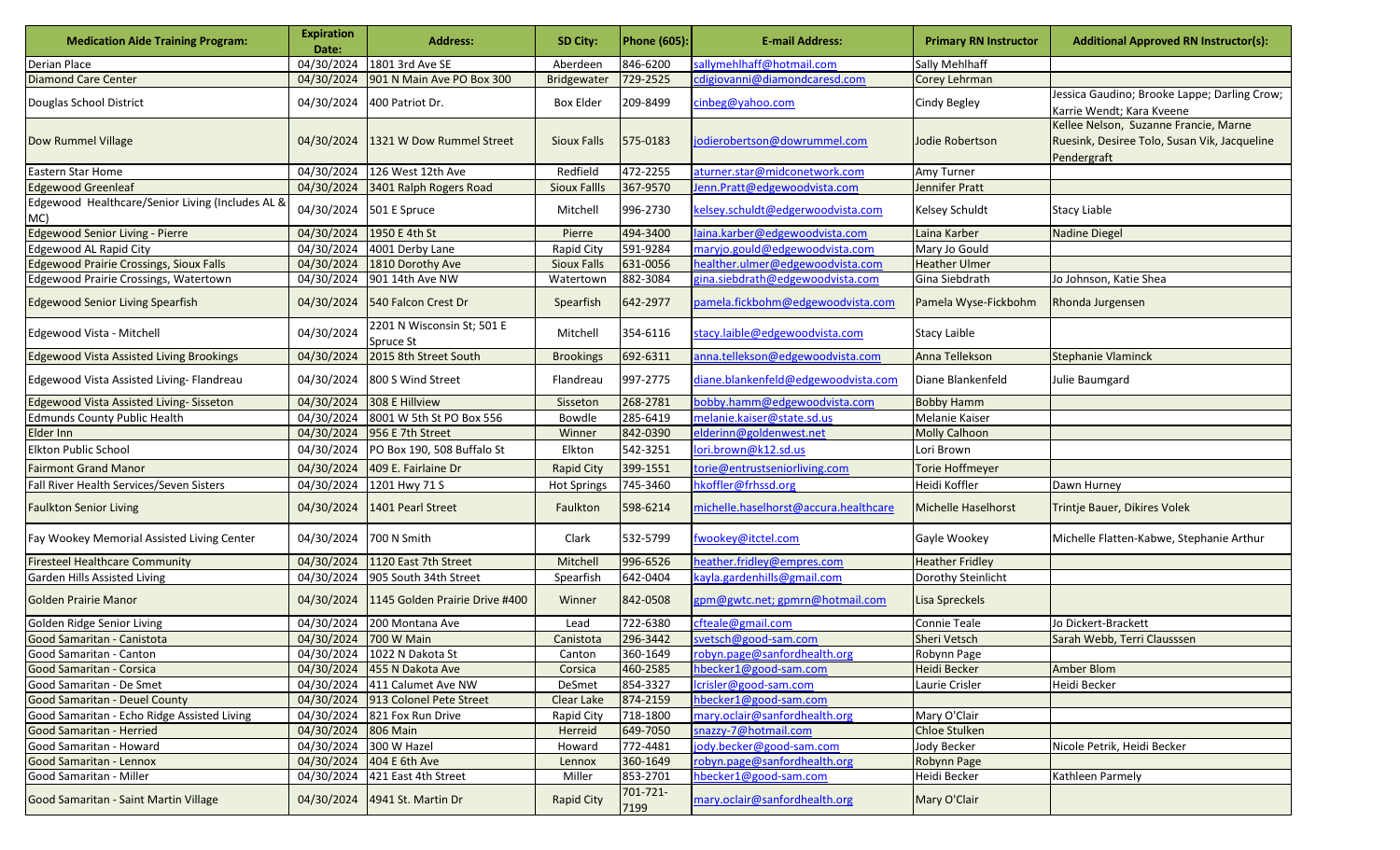| <b>Medication Aide Training Program:</b>                                                              | <b>Expiration</b><br>Date: | <b>Address:</b>                     | <b>SD City:</b>      | <b>Phone (605):</b>   | <b>E-mail Address:</b>                          | <b>Primary RN Instructor</b>                      | <b>Additional Approved RN Instructor(s):</b>              |
|-------------------------------------------------------------------------------------------------------|----------------------------|-------------------------------------|----------------------|-----------------------|-------------------------------------------------|---------------------------------------------------|-----------------------------------------------------------|
| Good Samaritan - Scotland                                                                             | 04/30/2024                 | 130 6th St                          | Scotland             | 583-2216              | mhlavac@good-sam.com                            | Michelle Hlavac                                   |                                                           |
| Good Samaritan - Sioux Falls (Center, Luther<br>Manor, Village, Hearthstone, Prairie Creek AL &<br>MC | 04/30/2024                 | 3901 S Marion Road                  | <b>Sioux Falls</b>   | 951-4373              | mbolger@good-sam.com                            | <b>Michelle Bolger</b>                            | Sarah Arp, Jessica Oster, Robyn Page, Kathryn<br>Gauthier |
| Good Samaritan - Tyndall                                                                              | 04/30/2024                 | 2304 Laurel St                      | Tyndall              | 589-3350              | bvavrusk@good-sam.com                           | Bonnie Vavruska                                   | Becky Koehn                                               |
| Good Samaritan - Wagner                                                                               | 04/30/2024                 | 515 W Hwy 46                        | Wagner               | 384-3301              | bkoehn@good-sam.com                             | <b>Becky Koehn</b>                                | <b>Kelsey Schochenmaier</b>                               |
| Good Samaritan New Underwood                                                                          | 04/30/2024                 | 412 S Madison Ave                   | New<br>Underwood     | 701-721-<br>7199      | mary.oclair@sanfordhealth.org                   | Mary O'Clair                                      |                                                           |
| Great Plains Area Regional Youth Treatment<br>Center                                                  | 04/30/2024                 | <b>PO Box 680</b>                   | Mobridge             | 845-7181              | mary.herman@ihs.gov                             | Mary Herman                                       |                                                           |
| Gregory School District                                                                               | 04/30/2024                 | 505 Logan Ave                       | Gregory              | 830-9953              | jennifer.braun2@avera.org                       | Jennifer Braun                                    |                                                           |
| Groton Area School District 06-6                                                                      | 04/30/2024                 | PO Box 410 - 810 N 1st St           | Groton               | 397-2317              | beth.gustafson@k12.sd.us                        | <b>Beth Gustafson</b>                             |                                                           |
| <b>Haisch Haus Assisted Living</b>                                                                    | 04/30/2024                 | 201 Garrison St                     | Bonesteel            | 654-9045              | mjons-haischhaus@goldenwest.net                 | Monica Jons                                       |                                                           |
| Harrisburg School District                                                                            | 04/30/2024                 | 200 E Willow Street                 | Harrisburg           | 743-2567<br>ext. 6102 | laura.parish@k12.sd.us                          | Laura Parish                                      | Lorinda DeMouchette; Melissa Nelson                       |
| HCMH Inc. - Courtyard Villa A.L.                                                                      | 04/30/2024                 | 225 W 4th Street                    | Miller               | 853-0365              | rsimons.cbs@midconetwork.com                    | Renae Simons                                      |                                                           |
| <b>Heritage Senior Living</b>                                                                         | 04/30/2024                 | 211 NW First Street                 | Madison              | 256-1526              | jon@HMEmanagement.net                           | Jonathan Bohlen                                   |                                                           |
| <b>High Prairie Retirement</b>                                                                        | 04/30/2024                 | 19129 Prairie Hills Rd              | <b>Belle Fourche</b> | 608-617-<br>4966      | annamae.lang@gmail.com                          | Annamae Rosencranz                                |                                                           |
| <b>Highmore Health</b>                                                                                | 04/30/2024                 | 410 8th Street                      | Highmore             | 852-2255              | m.fawcett@highmorehealth.com                    | Mary Fawcett                                      | Libby Jones, Theresa Schlechter                           |
| <b>Hot Springs School District</b>                                                                    | 04/30/2024                 | 1747 Lincoln Ave                    | <b>Hot Springs</b>   | 890-2341              | deb.powell@k12.sd.us                            | Deb Powell                                        | <b>Greg Gunwall</b>                                       |
| Human Services Agency - Serenity Hills                                                                | 04/30/2024                 | 1313 9th Ave SW                     | Watertown            | 882-9006              | tanya@humanserviceagency.org                    | Tanya Nelson                                      |                                                           |
| <b>Huron Public School District</b>                                                                   | 04/30/2024                 | 1949 Wisconsin Ave SW PO Box<br>949 | Huron                | 350-8422              | rita.baszler@k12.sd.us                          | Rita Baszler                                      | Raleigh Larson; Sarah Blue                                |
| Independent Health Solutions, LLC*                                                                    | 04/30/2024                 | 1143 Lincoln Ave SW                 | Huron                | 461-8650              | ashleyk@independenthealthsd.com                 | <b>Ashley Kingdon</b>                             | Sara Watson, Stacy Laible, Gayle Schieb                   |
| Irene Wakonda School District                                                                         | 04/30/2024                 | 202 Nebraska St.                    | Irene                | 267-2644              | heather.logue@k12.sd.us                         | Heather Logue                                     |                                                           |
| Jenkins Living Center                                                                                 | 04/30/2024                 | 215 South Maple                     | Watertown            | 886-1466              | stephanied@jenkinslivingcenter.com              | Stephanie Popowski-Dahl Linda Smith, Stacy Larsen |                                                           |
| Jones County School District                                                                          | 04/30/2024                 | 404 Jackson Ave                     | Murdo                | 530-0031              | lea.glaze@k12.sd.us                             | Lea Glaze                                         |                                                           |
| <b>Judy's ALC</b>                                                                                     | 04/30/2024                 | 1308 Sundance Circle                | <b>Belle Fource</b>  | 892-5736              | judysalc@outlook.com                            | <b>Judy Riedel</b>                                |                                                           |
| Kelly's Retirement Homes I&II                                                                         | 04/30/2024                 | 615 S. Jefferson Ave                | Pierre               | 615-2226              | cfteale@gmail.com                               | Connie Teale                                      | Jo Dickert-Brackett                                       |
| <b>Keystone Treatment Center</b>                                                                      | 04/30/2024                 | 1010 E 2nd St PO Box 159            | Canton               | 987-5659              | terri.clark@keystonetreatment.com               | <b>Terri Clark</b>                                |                                                           |
| Lake Andes Senior Living                                                                              | 04/30/2024                 | 740E. Lake St                       | Lake Andes           | 487-7674              | ressie.krull@accura.healthcare                  | Ressie Krull                                      | Jenna Leibel                                              |
| Lakeside Assisted Living                                                                              | 04/30/2024                 | 1010 West 5th Street                | Redfield             | 472-2191              | tonee.cramer@gmail.com                          | <b>Tonee Cramer</b>                               |                                                           |
| Lawrence County Jail                                                                                  | 04/30/2024                 | 80 Sherman St                       | Deadwood             | 645-1780              | Pail97@hotmail.com; laura.sterna<br>@va.gov     | Laura Sterna                                      |                                                           |
| Leisure Living Assisted Living                                                                        | 04/30/2024                 | 310 N Dakota Ave                    | Corsica              | 946-5229              | corsica@leisurelivingsd.com                     | Melanie Ymker                                     | Vicki Kranig                                              |
| Lennox Assisted and Independent Living                                                                | 04/30/2024                 | 210 S Lincoln St                    | Lennox               | 647-5515              | kayla.rene.stager@gmail.com                     | Kayla Stager                                      |                                                           |
| Lennox School District #41-4                                                                          |                            | 04/30/2024 305 W 5th Avenue         | Lennox               | 647-2203              | renee.johnson@k12.sd.us                         | Renee Johnson                                     |                                                           |
| Lewis & Clark Behavioral Health Services                                                              | 04/30/2024                 | 1000 W 4th St Suite 6               | Yankton              | 655-3474              | barb.dewitt@lcbhs.net;<br>katie.uhall@lcbhs.net | Barbara DeWitt, Katie<br>Uhall                    |                                                           |
| <b>Little Wound School</b>                                                                            | 04/30/2024                 | 438 Main St PO Box 500              | Kyle                 | 455-6213              | lindseeharris@littlewound.us                    | Lindsee Harris                                    |                                                           |
| Lutheran Social Services - Arise East                                                                 | 04/30/2024                 | 621 E Presentation Street           | Sioux Falls          | 221-2379              | julie.loss@lsssd.org                            | Julie Loss                                        |                                                           |
| Lutheran Social Services - Arise Youth Center                                                         | 04/30/2024                 | 3505 Campbell Street                | <b>Rapid City</b>    | 394-2639              | nichole.winckler@pennco.org                     | Nichole Winckler                                  |                                                           |
| Lutheran Social Services - Canyon Hills Center                                                        | 04/30/2024                 | 2519 Windmill Drive                 | Spearfish            | 559-3500              | barbara.havens@lsssd.org                        | Barbara Havens                                    |                                                           |
| Lutheran Social Services - New Beginnings Center                                                      | 04/30/2024                 | 1601 Milwaukee Ave NE               | Aberdeen             | 262-5300              | katie.kesterson@lsssd.org                       | Katie Kesterson                                   |                                                           |
| Lutheran Social Services - New Alternatives                                                           |                            | 04/30/2024 120 Philadelphia Stret   | Rapid City           | 791-2405              | glenda.halter@lsssd.org                         | Glenda Halter                                     |                                                           |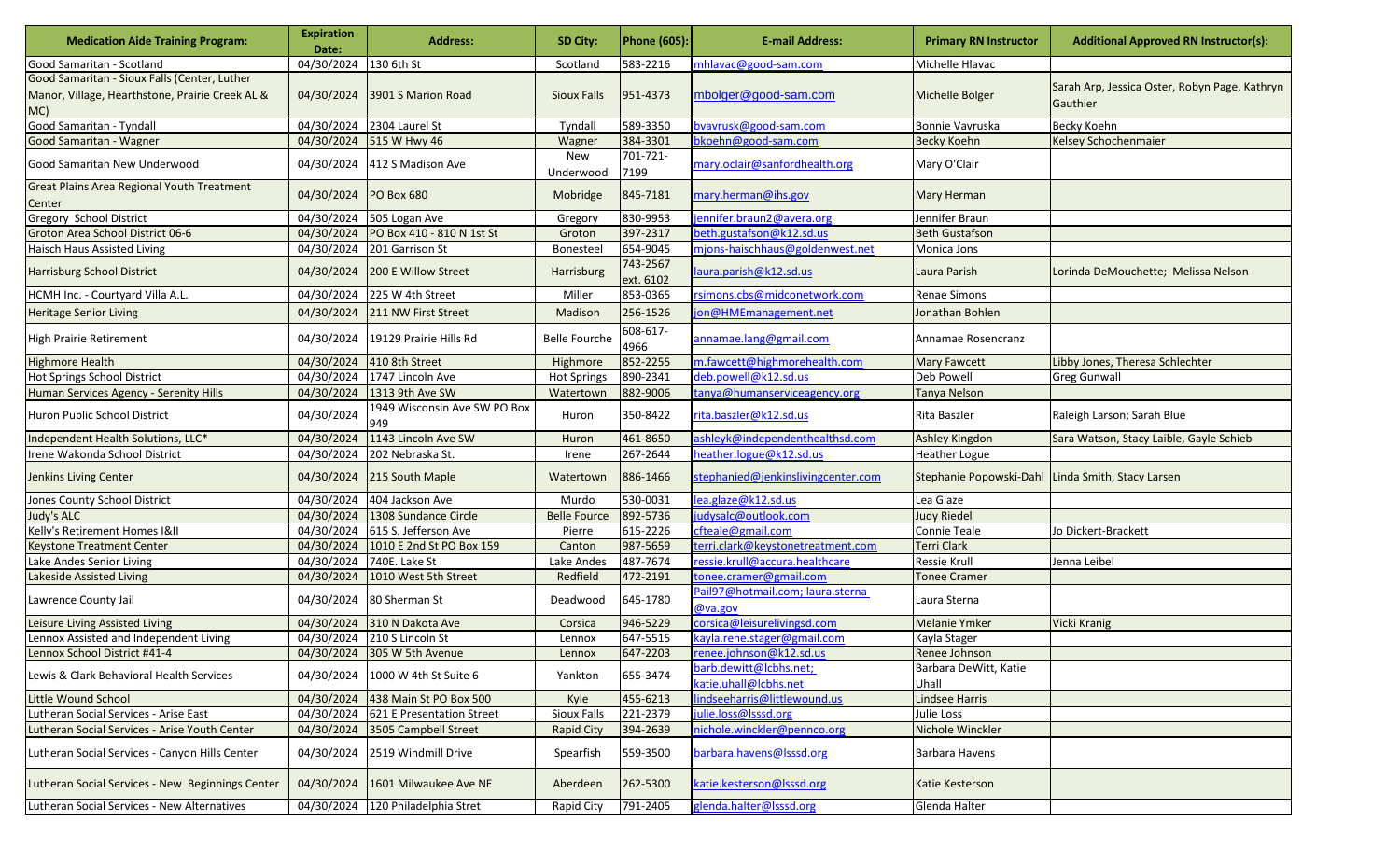| <b>Medication Aide Training Program:</b>                          | <b>Expiration</b><br>Date: | <b>Address:</b>                    | SD City:           | <b>Phone (605):</b> | <b>E-mail Address:</b>                                      | <b>Primary RN Instructor</b>  | <b>Additional Approved RN Instructor(s):</b>                |
|-------------------------------------------------------------------|----------------------------|------------------------------------|--------------------|---------------------|-------------------------------------------------------------|-------------------------------|-------------------------------------------------------------|
| Lutheran Social Services - Summit Oaks Center                     | 04/30/2024                 | 621 East Presentation Street       | <b>Sioux Falls</b> | 221-2379            | julie.loss@lsssd.org                                        | <b>Julie Loss</b>             |                                                             |
| McLaughlin Public School                                          | 04/30/2024                 | 301 Main St                        | McLaughlin         | 823-4484            | jaime.wiese@k12.sd.us                                       | Jaime Wiese                   |                                                             |
| Meade School District 46-1                                        | 04/30/2024                 | 1230 Douglas St                    | Sturgis            | 347-5232            | julie.dobler@k12.sd.us                                      | Julie Dobler                  | Natasha Geigle, Heidi Komes                                 |
| <b>Meadow Lake Assisted Living</b>                                | 04/30/2024                 | 17444 Meadow Lake Rd               | Watertown          | 759-7051            | werhamill@hotmail.com                                       | Karen Hamill                  |                                                             |
| Meadows on Sycamore, Inc.                                         | 04/30/2024                 | 130 North Sycamore                 | <b>Sioux Falls</b> | 376-9816            | mbicek@meadowsonsycamore.com                                | <b>Mary Bicek</b>             | Samantha Earley                                             |
| Medicine Wheel Village                                            | 04/30/2024                 | PO Box 800 24266 1 Airport<br>Road | Eagle Butte        | 964-8155            | Des@medicinewheelvillage.com                                | Desirae Anderson              |                                                             |
| <b>Menno Olivet Care Center</b>                                   | 04/30/2024                 | 402 South Pine Street              | Menno              | 387-5139            | maryjo.zolnowsky@goldenwest.net                             | Marilyn Johnson-<br>Zolnowsky |                                                             |
| Minnehaha County Jail                                             | 04/30/2024                 | 305 W 4th St                       | Sioux Falls        | 978-5749            | troberts@minnehahacounty.org                                | <b>Taylor Roberts</b>         |                                                             |
| <b>Mitchell School District</b>                                   | 04/30/2024                 | 821 N Capital                      | Mitchell           | 995-7616            | nicole.hohn@k12.sd.us                                       | Nicole Hohn                   | Brenda Axemaker; Marlette Snoozy                            |
| <b>MJF SD Veterans Home</b>                                       | 04/30/2024                 | 2500 Minnekahta Ave                | <b>Hot Springs</b> | 745-5127            | susan.stava@state.sd.us                                     | Susan Stava                   | Ann Remington; Dawn Ellis; Nikki Fuentes;<br>Carol Pineda   |
| Mobridge Regional Hospital                                        | 04/30/2024                 | 1401 10th Ave W                    | Mobridge           | 845-8227            | Tricia. Zabel@commonspirit.org                              | <b>Tricia Zabel</b>           |                                                             |
| Monument Health Care Center Sturgis                               | 04/30/2024                 | 2140 Junction Ave                  | Sturgis            | 755-7755            | cragan1@monument.health                                     | Cassandra Ragan               | <b>Brandee Gifford</b>                                      |
| <b>Morningstar Assisted Living</b>                                | 04/30/2024                 | 4120 Winfield Street               | <b>Rapid City</b>  | 348-2596            | morningstar@rushmore.com                                    | Janice Zandstra               |                                                             |
| Mother of God Monastery                                           | 04/30/2024                 | 110 28th Ave SE                    | Watertown          | 882-6610            | nurse@watertownbenedictines.org                             | Paula Ott                     |                                                             |
| Neighborhoods at Brookview                                        | 04/30/2024                 | 2421 Yorkshire Drive               | <b>Brookings</b>   | 696-8715            | cvirchow@brookingshealth.org                                | <b>Christine Virchow</b>      | <b>Nicole Froiland</b>                                      |
| Northeastern Mental Health Center                                 | 04/30/2024                 | 14 South Main Suite 1E             | Aberdeen           | 225-3749            | tmerkel@nemhc.org                                           | Tanya Merkel                  | Deana Muller                                                |
| <b>Oakview Terrace</b>                                            | 04/30/2024                 | PO Box 370 510 E 8th St            | Freeman            | 925-2127            | shelly.heckenlaible@freemanregional.com Shelly Heckenlaible |                               |                                                             |
| Orchard Hills Assisted Living                                     | 04/30/2024                 | 200 W 10th St                      | Dell Rapids        | 312-4290            | kgauthi2@good-sam.com                                       | Kathryn Gauthier              |                                                             |
| Our Home Inc - Parkston & Huron                                   | 04/30/2024                 | 40354 210th St                     | Huron              | 352-9098            | draschke@ourhomeinc.org                                     | <b>Destine Raschke</b>        | Marcia Lynne Murtha, Khristy Mogler, Joanne<br>Schoenfelder |
| Palisade Healthcare                                               | 04/30/2024                 | 920 4th St                         | Garretson          | 594-3466            | ourdes.parker@empres.com                                    | Lourdes Parker                |                                                             |
| <b>Parkston School District</b>                                   | 04/30/2024                 | 102 A S Chapman Dr                 | Parkston           | 928-3368            | melissa.maxwell@k12.sd.us                                   | <b>Melissa Maxwell</b>        | Kerri Lutjens, Rebecca Mehlhaff                             |
| Parkview Assisted Living                                          | 04/30/2024                 | 410 S Broadway                     | <b>Bryant</b>      | 628-2155            | palbryant@itctel.com                                        | Carol Fonken                  |                                                             |
| <b>Peaceful Pines Assisted Living</b>                             | 04/30/2024                 | 1760 Tablerock Rd                  | <b>Rapid City</b>  | 718-0542            | DON@peacefulpinesseniorliving.com                           | <b>Courtney Klein</b>         | <b>Kara Freeman</b>                                         |
| Pennington County Jail                                            | 04/30/2024                 | 307 Saint Joseph Street            | Rapid City         | 394-5358            | nichole.winckler@pennco.org                                 | Nichole Winckler              | Joanna Konechne, Megan Meier                                |
| Philip Health Services, Inc                                       | 04/30/2024                 | 503 W Pine St Box 790              | Philip             | 859-2511            | jhauk@monument.health                                       | J'Nai Hauk                    | Carrie Kuchenbecker, Shannon Naescher                       |
| Pierre School District 32-2                                       | 04/30/2024                 | 1010E Broadway                     | Pierre             | 773-7350            | jeri.wiebe@k12.sd.us                                        | Jeri Wiebe                    | Shannon Bieber, Carmen Wexler, Lana Martin,<br>Dacey Neely  |
| <b>Pine Hills Retirement Community</b>                            | 04/30/2024                 | 2711 Hwy 18 West                   | <b>Hot Springs</b> | 745-5555            | lori@pinehillsretirement.com                                | Lori Lubben                   |                                                             |
| Pioneer Memorial Hospital & Health Systems<br><b>Nursing Home</b> | 04/30/2024                 | 315 N Washington Street Box<br>368 | Viborg             | 270-3416            | amanda.limmer@sanfordhealth.org                             | Amanda Jans                   | Morgan Myrvik, Krista Schaeffer, Nancy<br>Severson          |
| Prairie Heights Healthcare                                        | 04/30/2024                 | 400 8th Ave NW                     | Aberdeen           | 225-2550            | weldeen@prairieheightshc.com                                | <b>Whitney Eldeen</b>         | <b>Sara Bohling</b>                                         |
| Prairie View Assisted Living Center                               | 04/30/2024                 | 313 S Water Street                 | Kimball            | 682-8107            | prairieviewalcnursing@outlook.com                           | Audrey Chapman                |                                                             |
| <b>Prairie Villa Assisted Living</b>                              | 04/30/2024                 | 1309 Braddock Street               | Armour             | 724-2147            | weathcas@dcmhsd.org                                         | <b>Casssandra Weatherford</b> |                                                             |
| Primrose Retirement Communities (Primrose Place<br>& Cottages)    | 04/30/2024                 | 1518 Meadowbrooke Ct               | Aberdeen           | 216-4040            | katie.tillisch@primroseretirement.com                       | Katie Tillisch                |                                                             |
| RAA Certification Services-Rhonda Sturgeon*                       | 04/30/2024                 | 3504 East 24th Street              | <b>Sioux Falls</b> | 728-1914            | R.A.A.Certificationservices@gmail.com                       | Rhonda Sturgeon               |                                                             |
| Rapid City Area Schools                                           | 04/30/2024                 | 625 9th St                         | Rapid City         | 394-6789            | kerry.leighty@k12.sd.us                                     | Kerry Leighty                 | Jamie Marvin-Vargas, Linda Poppens Boland                   |
| <b>Regency Retirement Assisted Living</b>                         | 04/30/2024                 | 220 West Beebe                     | Chamberlain        | 734-0404            | mistytn627@gmail.com                                        | <b>Misty Thompson</b>         | <b>Vicki Kranig</b>                                         |
| Monument Health Assisted Living, Custer                           |                            | 04/30/2024 423 North 10th Street   | Custer             | 673-5588            | parsons3@monument.health                                    | Lisa Parsons                  |                                                             |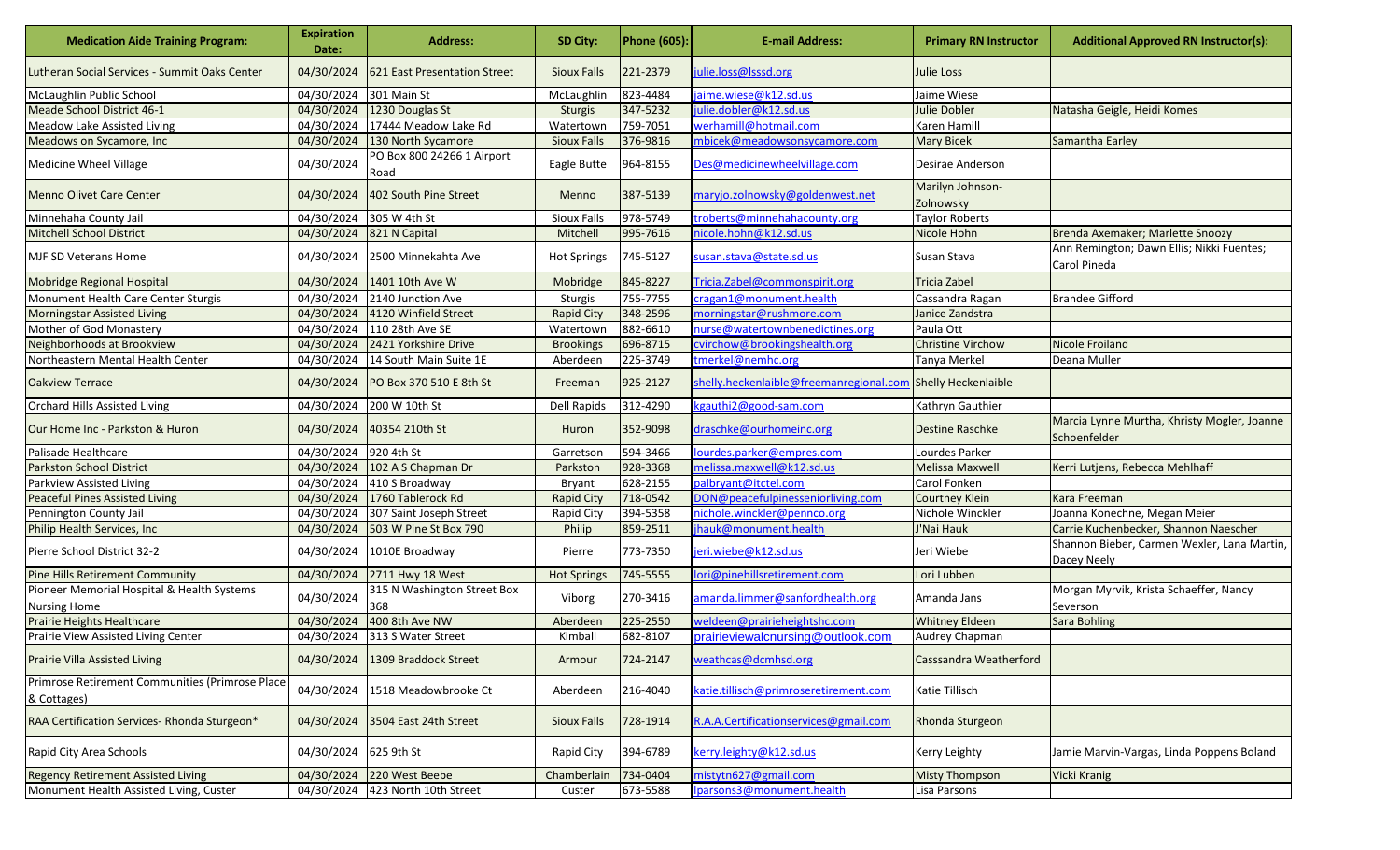| <b>Medication Aide Training Program:</b>                                                                                         | <b>Expiration</b><br>Date: | <b>Address:</b>                               | SD City:             | <b>Phone (605):</b> | <b>E-mail Address:</b>                            | <b>Primary RN Instructor</b>    | <b>Additional Approved RN Instructor(s):</b>                                                                                         |
|----------------------------------------------------------------------------------------------------------------------------------|----------------------------|-----------------------------------------------|----------------------|---------------------|---------------------------------------------------|---------------------------------|--------------------------------------------------------------------------------------------------------------------------------------|
| Roberts County Sheriff Department/Correctional<br>Facility                                                                       |                            | 04/30/2024 11924 BIA Hwy 700                  | Sisseton             | 880-8612            | hurse@robertsco.org                               | JoAnn LaBelle                   |                                                                                                                                      |
| <b>Roetell Senior Housing</b>                                                                                                    | 04/30/2024                 | 108 S Smith Street                            | Clark                | 5325430             | roetell@itctel.com                                | Sandra Sippel                   | Holly Wookey                                                                                                                         |
| <b>Rolling Hills Healthcare</b>                                                                                                  | 04/30/2024                 | 2200 13th Ave                                 | <b>Belle Fourche</b> | 892-3331            | orendafoxdalley@outlook.com                       | <b>Brenda Fox-Dalley</b>        |                                                                                                                                      |
| Rosholt Country Inn dba Countryside Inn                                                                                          | 04/30/2024                 | 208 Prairie Avenue                            | Rosholt              | 537-4588            | david@continuumassoc.com                          | David Brandell                  |                                                                                                                                      |
| <b>Sacred Heart Center</b>                                                                                                       | 04/30/2024                 | <b>PO Box 2000</b>                            | Eagle Butte          | 964-6069            | hcuny@shconline.org                               | <b>Heather Cuny</b>             |                                                                                                                                      |
| Salem Mennonite Home                                                                                                             | 04/30/2024                 | 106 W 7th St                                  | Freeman              | 925-4994            | nursing@salemmennonitehome.com                    | <b>Stacy Massey</b>             | Polly Waltner                                                                                                                        |
| <b>Sandstone Senior Living</b>                                                                                                   | 04/30/2024                 | 2010 Windmill Drive                           | Spearfish            | 642-4910            | edillon@sandstonesd.com                           | <b>Eden Dillon</b>              |                                                                                                                                      |
| Sanford Canton-Inwood Medical Center-<br>Hiawatha Heights                                                                        | 04/30/2024                 | 440 N Hiawatha Drive                          | Canton               | 764-1494            | stacy.bomgaars@sanfordhealth.org                  | <b>Stacy Bomgaars</b>           | <b>Stacy Bomgaars</b>                                                                                                                |
| <b>Sanford Medication Assistant Program</b>                                                                                      |                            | 04/30/2024 4941 St Martin's Dr                | <b>Rapid City</b>    | 721-6191            | negan.chapman@good-sam.com                        | Megan Chapman                   |                                                                                                                                      |
| Sanford Vermillion Care Center                                                                                                   |                            | 04/30/2024 125 S Walker St                    | Vermillion           | 677-3693            | kari.nelson@sanfordhealth.org                     | Kari Nelson                     | Robyn Page                                                                                                                           |
| SD Developmental Center-Redfield                                                                                                 |                            | 04/30/2024 17267 West 3rd Street              | Redfield             | 472-4204            | ulia.johnsen@state.sd.us                          | Julia Johnsen, Crystal<br>Boone |                                                                                                                                      |
| SD School for the Blind and Visually Impaired                                                                                    | 04/30/2024                 | 605 14th Ave SE                               | Aberdeen             | 626-2279            | tessa.riggs@sdsbvi.northern.edu                   | <b>Tessa Riggs</b>              |                                                                                                                                      |
| <b>Serenity Corner</b>                                                                                                           | 04/30/2024                 | 19566 Old Belle Rd                            | Spearfish            | 642-4029            | cfteale@gmail.com                                 | <b>Connie Teale</b>             |                                                                                                                                      |
| Silver Plains Assisted Living, LLC                                                                                               | 04/30/2024                 | 610 Park Ave South                            | Lake Preston         | 847-4800            | tonyabumann@yahoo.com                             | Tonya Bumann                    |                                                                                                                                      |
| Silver Threads, Inc                                                                                                              |                            | 04/30/2024 210 East 12th Street               | Gregory              | 835-9717            | jthomas@gwtc.net;<br>silverthreads@goldenwest.net | Darla Thomas                    | <b>Trisha Story</b>                                                                                                                  |
| Sinte Gleska University                                                                                                          | 04/30/2024                 | 101 Antelope Lake Circle PO<br><b>Box 105</b> | Mission              | 378-3810            | betty.kalblinger@sintegleska.edu                  | <b>Betty Kalblinger</b>         |                                                                                                                                      |
| Sioux Falls School District 49-5                                                                                                 | 04/30/2024                 | 201 E 38th St                                 | <b>Sioux Falls</b>   | 367-7933            | molly.satter@k12.sd.us                            | <b>Molly Satter</b>             | Molly Satter, Devon Stoffers, Jason Raether,<br><b>Megan Bryant</b>                                                                  |
| <b>Smee School District</b>                                                                                                      | 04/30/2024                 | 12250 SD Hwy 1806 PO Box B                    | Wakpala              | 845-3040            | oritni.wolff@k12.sd.us                            | Britni Wolff                    |                                                                                                                                      |
| Southeastern Behavioral Healthcare                                                                                               |                            | 04/30/2024 2000 S Summit Ave                  | <b>Sioux Falls</b>   | 271-2325            | melonies@southeasternbh.org                       | <b>Melonie Steffen</b>          | Shanna Davis, Kathy James                                                                                                            |
| Spearfish School District 40-2                                                                                                   |                            | 04/30/2024 525 E Illinois St                  | Spearfish            | 717-1205            | shope@spearfish.k12.sd.us                         | Stephanie Hope                  |                                                                                                                                      |
| Springfield Assisted Living Center                                                                                               |                            | 04/30/2024 701 Pine Street                    | Springfield          | 369-5445            | springfieldassistedliving@hotmail.com             | Amy Vanderlei                   |                                                                                                                                      |
| <b>Spruce Court Assisted Living</b>                                                                                              | 04/30/2024 411 9th St      |                                               | <b>Britton</b>       | 448-1132            | <u>baula.mclaen@avera.org</u>                     | Paula McLaen                    |                                                                                                                                      |
| St. William's Care Center                                                                                                        |                            | 04/30/2024 103 N. Viola St                    | <b>Milbank</b>       | 432-5811<br>x128    | krussman@sstel.net                                | Karen Russman                   | Patricia Bohlen, Sr. Mary Walker                                                                                                     |
| <b>Stanley County Schools</b>                                                                                                    | 04/30/2024 112 1st St      |                                               | <b>Fort Pierre</b>   | 223-7741            | tami.hogie@sduih.org                              | Tami Hogie                      |                                                                                                                                      |
| State of SD DOH Correctional Health Services -<br>includes STAR Academy, Yanton Trustee Unit,<br>Women's Prison, RC Trustee Unit |                            | 04/30/2024 600 E. Capitol                     | Pierre               | 295-1478            | rachel.depree@state.sd.us                         | <b>Rachel DePree</b>            | Laura McMillan, Jennifer Seale, Lindsey<br>Rabbass, Jennifer Cobb, Kimberly Gukeisen,<br>Stephanie Hamilton, Rachel Tycz             |
| Stoneybrook Suites of Huron, Watertown,<br>Brookings, Sioux Falls, Dakota Dunes                                                  |                            | 04/30/2024 500 16th Ave NE                    | Watertown            | 882-0013            | ennifer.olson@stoneybrooksuites.com               | Jennifer Olson                  | Beth Reynolds; Sarah Groenveld; Pamela<br>Hansen; Sara Schweigert; Staci Schulz;<br>Heather Huls; Kylee Ksenych; Kimberly<br>Kennedy |
| <b>Strand-Kjorsvig Living Center</b>                                                                                             | 04/30/2024 801 Main St     |                                               | Roslyn               | 486-4523            | skadmin@s-khome.com                               | Pennie Mcintosh                 |                                                                                                                                      |
| Sturgis Ambulance                                                                                                                |                            | 04/30/2024 1901 Ballpark Rd                   | Sturgis              | 347-5801            | warren.shaulis@yahoo.com                          | <b>Warren Shaulis</b>           |                                                                                                                                      |
| <b>Sunset Manor Avera</b>                                                                                                        |                            | 04/30/2024 129 E. Clay Street                 | Irene                | 263-3318            | misty.eskins@avera.org                            | <b>Misty Eskins</b>             | Denise Aguirre                                                                                                                       |
| Tea Area School District                                                                                                         |                            | 04/30/2024 13 N Poplar PO Box 488             | Tea                  | 408-4011            | tara.krell@k12.sd.us                              | Tara Krell                      |                                                                                                                                      |